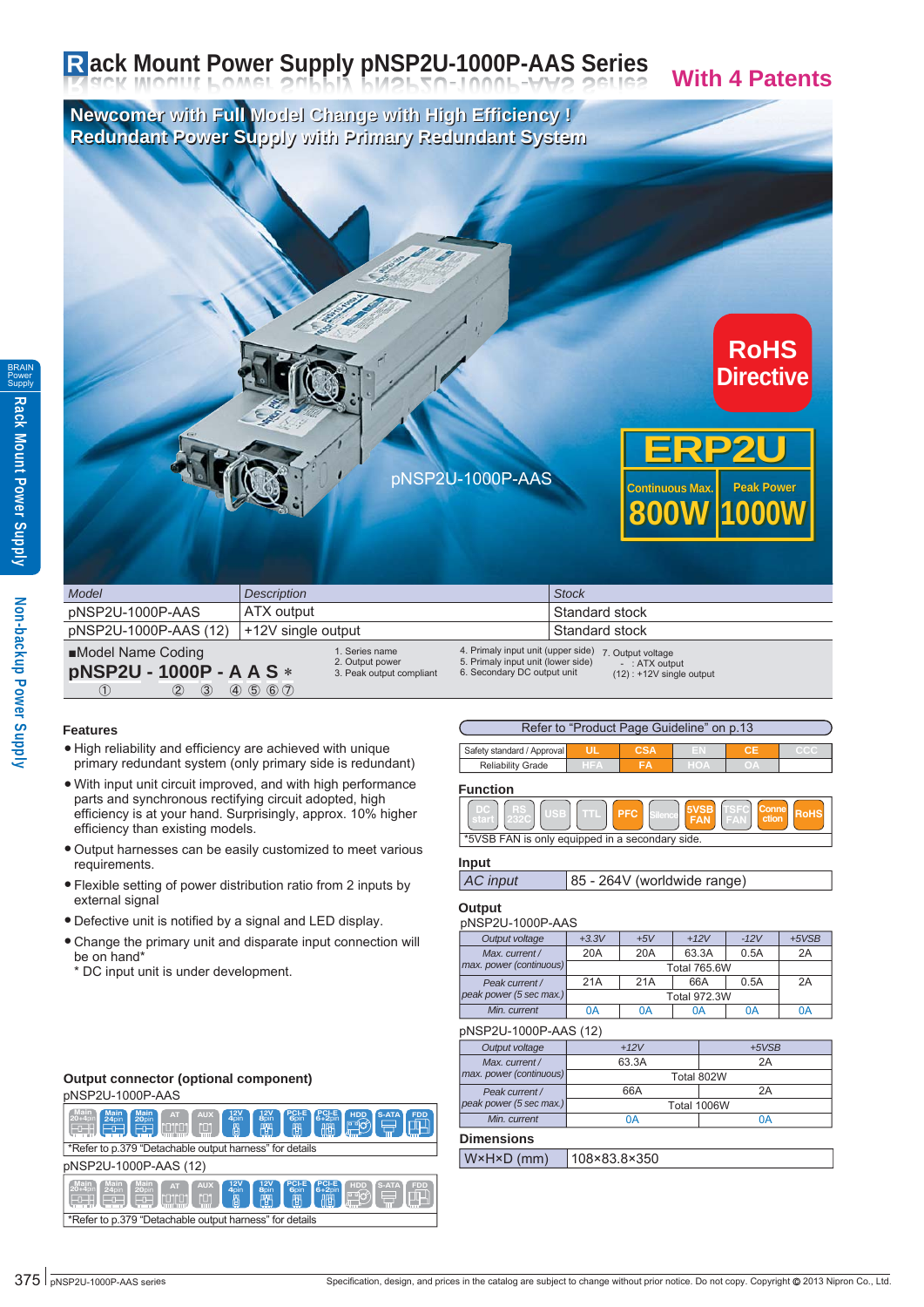# **General Specification** Condition: at normal temperature and humidity unless otherwise specified

Refer to [] only for pNSP2U-1000P-AAS(12)

|                             | ltems                                                                                                       |                                                                                                                          | Specification                                                                                                            |                                                                                                                                   |                                                                                                                                         |                               |                          |                                                                   | Measurement conditions, etc.                                                                          |                                                                                                                                                                            |
|-----------------------------|-------------------------------------------------------------------------------------------------------------|--------------------------------------------------------------------------------------------------------------------------|--------------------------------------------------------------------------------------------------------------------------|-----------------------------------------------------------------------------------------------------------------------------------|-----------------------------------------------------------------------------------------------------------------------------------------|-------------------------------|--------------------------|-------------------------------------------------------------------|-------------------------------------------------------------------------------------------------------|----------------------------------------------------------------------------------------------------------------------------------------------------------------------------|
|                             | Rated Voltage                                                                                               |                                                                                                                          | 100 - 240 VAC (85* - 264 VAC) (Startup voltage: 80 - 90 VAC)                                                             |                                                                                                                                   |                                                                                                                                         |                               |                          |                                                                   | Worldwide range *Refer to Fig.2                                                                       |                                                                                                                                                                            |
|                             | Input Frequency<br>50 / 60Hz                                                                                |                                                                                                                          |                                                                                                                          |                                                                                                                                   |                                                                                                                                         |                               | 47 - 63Hz                |                                                                   |                                                                                                       |                                                                                                                                                                            |
|                             | Efficiency                                                                                                  |                                                                                                                          |                                                                                                                          | 81% typ. (100 VAC), 84% typ. (240 VAC) [82% typ. (100 VAC), 85% typ. (240 VAC)<br>*Characteristic data: Fig.4 and 17              |                                                                                                                                         |                               |                          |                                                                   |                                                                                                       |                                                                                                                                                                            |
| λC                          |                                                                                                             |                                                                                                                          |                                                                                                                          |                                                                                                                                   |                                                                                                                                         |                               |                          |                                                                   |                                                                                                       |                                                                                                                                                                            |
| Indul                       | Power Factor                                                                                                |                                                                                                                          |                                                                                                                          | *Characteristic data: Fig.5 and 18                                                                                                | 99% typ. (100 VAC), 98% typ. (240 VAC) [99% typ. (100 VAC), 95% typ. (240 VAC)                                                          |                               |                          |                                                                   |                                                                                                       |                                                                                                                                                                            |
|                             | Inrush Current                                                                                              |                                                                                                                          |                                                                                                                          |                                                                                                                                   | 40A peak max. * Characteristic data: Fig.6 and 19                                                                                       |                               |                          |                                                                   |                                                                                                       | At rated input/output                                                                                                                                                      |
|                             | Input Current                                                                                               |                                                                                                                          |                                                                                                                          |                                                                                                                                   | 10.4A max. (100 VAC), 4.3A max. (240 VAC) [10A max. (100 VAC), 4.2A max. (240 VAC)]                                                     |                               |                          |                                                                   |                                                                                                       | At rated input and max. output                                                                                                                                             |
|                             |                                                                                                             |                                                                                                                          |                                                                                                                          | *Characteristic data: Fig. 4 and 17                                                                                               | 13.2A max. (100 VAC), 5.4A max. (240 VAC) [13A max. (100 VAC), 5.4A max. (240 VAC)                                                      |                               |                          |                                                                   |                                                                                                       |                                                                                                                                                                            |
|                             | Rated Voltage                                                                                               |                                                                                                                          |                                                                                                                          |                                                                                                                                   | pNSP2U-1000P-AAS                                                                                                                        |                               |                          | pNSP2U-1000P-AAS (12)                                             |                                                                                                       | At rated input and peak output                                                                                                                                             |
|                             | Rated Current (Note 1)                                                                                      |                                                                                                                          | $+3.3V$                                                                                                                  | $+5V$                                                                                                                             | $+12V$                                                                                                                                  | $-12V$                        | $+5VSB$                  | $+12V$                                                            | $+5VSB$                                                                                               |                                                                                                                                                                            |
|                             | Max. Current / Power                                                                                        |                                                                                                                          | 12A                                                                                                                      | 12A                                                                                                                               | 55A                                                                                                                                     | 0.5A                          | 2A                       | 66A                                                               | 2A                                                                                                    |                                                                                                                                                                            |
|                             | (Note 1)                                                                                                    |                                                                                                                          | 20A                                                                                                                      | 20A                                                                                                                               | 63.3A                                                                                                                                   | 0.5A                          | 2A                       |                                                                   |                                                                                                       | Max. output power: 775.6W [802W]                                                                                                                                           |
|                             |                                                                                                             |                                                                                                                          |                                                                                                                          |                                                                                                                                   | 765.6W max.<br>775.6W max.                                                                                                              |                               |                          | 66A                                                               | 2A                                                                                                    |                                                                                                                                                                            |
|                             | Peak Current / Power                                                                                        |                                                                                                                          | 21A                                                                                                                      | 21A                                                                                                                               | 66A                                                                                                                                     | 0.5A                          | 2A                       |                                                                   |                                                                                                       | Peak output power: 982.3W [1006W]                                                                                                                                          |
| Output                      | (Note 1)                                                                                                    |                                                                                                                          |                                                                                                                          |                                                                                                                                   | 972.3W max.                                                                                                                             |                               |                          | 83A                                                               | 2A                                                                                                    | Time: 5 sec or less<br>Duty ratio of repetitive load: 10% or less                                                                                                          |
|                             | Min. Current                                                                                                |                                                                                                                          | 0A                                                                                                                       | 0A                                                                                                                                | 982.3W max.<br>0A                                                                                                                       | 0A                            | 0A                       | 0A                                                                | 0A                                                                                                    | *Refer to Fig.2                                                                                                                                                            |
|                             | Total Voltage Accuracy (%)                                                                                  |                                                                                                                          | $±4$ max.                                                                                                                | $±4$ max.                                                                                                                         | $±5$ max.                                                                                                                               | $±5$ max.                     | $±5$ max.                | $±5$ max.                                                         | $±5$ max.                                                                                             | Total accuracy of temperature, input, and                                                                                                                                  |
|                             |                                                                                                             |                                                                                                                          |                                                                                                                          |                                                                                                                                   |                                                                                                                                         |                               |                          |                                                                   |                                                                                                       | load fluctuations                                                                                                                                                          |
|                             | Max. Ripple Voltage (mVp-p)                                                                                 |                                                                                                                          | 50 max.                                                                                                                  | 50 max.                                                                                                                           | 150 max.                                                                                                                                | 150 max.                      | 50 max.                  | 150 max.                                                          | 50 max.                                                                                               | Two wires are coming out from the output connector<br>and connected into one at the edge. $10\mu$ F electrolytic<br>capacitor and $0.1\mu$ F film capacitor are placed on  |
|                             | Max. Spike Voltage (mVp-p)                                                                                  |                                                                                                                          | 100 max.                                                                                                                 | 100 max.                                                                                                                          | 200 max.                                                                                                                                | 200 max.                      | 100 max.                 | 200 max.                                                          | 100 max.                                                                                              | it and it is measured. * Characteristic data: Fig. 15 and 28                                                                                                               |
|                             | Overcurrent                                                                                                 | OCP Point (A)                                                                                                            | 22 min.                                                                                                                  | 22 min.                                                                                                                           | 67 min.                                                                                                                                 |                               | Short protection         | 84 min.                                                           | Short protection                                                                                      | All other outputs are at rated input/output.                                                                                                                               |
|                             | Protection                                                                                                  |                                                                                                                          | 22 min.                                                                                                                  | 22 min.                                                                                                                           | 84 min.                                                                                                                                 |                               | Short protection         |                                                                   |                                                                                                       | All other outputs are at no load and rated input voltage                                                                                                                   |
|                             |                                                                                                             | Method                                                                                                                   |                                                                                                                          |                                                                                                                                   | All outputs shutdown except for +5VSB                                                                                                   | Fold back<br>current limiting | All output<br>shutdown   | $+12V$<br>shutdown                                                | Fold back<br>current limiting                                                                         |                                                                                                                                                                            |
|                             |                                                                                                             | Recovery                                                                                                                 |                                                                                                                          | Reclosing AC input                                                                                                                |                                                                                                                                         |                               | Automatic recovery       | Reclosing                                                         | Automatic                                                                                             |                                                                                                                                                                            |
| Protection                  |                                                                                                             |                                                                                                                          |                                                                                                                          |                                                                                                                                   |                                                                                                                                         |                               |                          | AC input                                                          | recovery                                                                                              |                                                                                                                                                                            |
|                             | Overvoltage<br>Protection                                                                                   | OVP Point (V)                                                                                                            | $3.9 - 4.5$                                                                                                              | $5.7 - 6.5$                                                                                                                       | $13.3 - 14.5$                                                                                                                           |                               | $\overline{\phantom{a}}$ | $13.4 - 15.6$                                                     | $5.7 - 7.0$                                                                                           |                                                                                                                                                                            |
|                             |                                                                                                             | Method                                                                                                                   |                                                                                                                          |                                                                                                                                   | All outputs shutdown except for +5VSB                                                                                                   |                               |                          | All outputs<br>shutdown except                                    | All outputs<br>shutdown                                                                               |                                                                                                                                                                            |
|                             |                                                                                                             | Recovery                                                                                                                 | for +5VSB<br>Reclosing AC input<br>Reclosing AC input                                                                    |                                                                                                                                   |                                                                                                                                         |                               |                          |                                                                   |                                                                                                       |                                                                                                                                                                            |
|                             | Alternating Operation Function                                                                              |                                                                                                                          |                                                                                                                          | When two units are in use, each unit switches operation in 2 sec (4 sec cycle)<br>to avoid temperature concentration on one unit. |                                                                                                                                         |                               |                          |                                                                   | To correspond to +3.3V, +5V, and +12V [12V],<br>in the case that operation priority is not specified. |                                                                                                                                                                            |
|                             | (AC Unit)                                                                                                   |                                                                                                                          |                                                                                                                          |                                                                                                                                   |                                                                                                                                         |                               |                          |                                                                   |                                                                                                       | *Refer to Fig.3 No condensation                                                                                                                                            |
| Environment                 | Operating Temp. / Humidity<br>0 to 60°C* / 10 to 90%<br>Storage Temp. / Humidity<br>-25 to 70°C / 10 to 95% |                                                                                                                          |                                                                                                                          |                                                                                                                                   |                                                                                                                                         | No condensation               |                          |                                                                   |                                                                                                       |                                                                                                                                                                            |
|                             | Vibration                                                                                                   |                                                                                                                          |                                                                                                                          | Acceleration amplitude: 2 g (10-55Hz), Sweep cycles: 10, Test duration: 45 minutes each axis                                      |                                                                                                                                         |                               |                          |                                                                   | JIS-C-60068-2-6, at no operation                                                                      |                                                                                                                                                                            |
|                             | <b>Mechanical Shock</b>                                                                                     |                                                                                                                          |                                                                                                                          |                                                                                                                                   | Lift one bottom edge up to 50mm and let it fall. Number of bumps: 3 each of 4 edges                                                     |                               |                          |                                                                   |                                                                                                       | JIS-C-60068-2-31, at no operation                                                                                                                                          |
| Insulation                  | Dielectric Strength<br><b>Insulation Resistance</b>                                                         |                                                                                                                          |                                                                                                                          |                                                                                                                                   | AC input - DC output/FG and between AC inputs: 1500 VAC for 1 minute<br>AC input - DC output/FG and between AC inputs: $50M\Omega$ min. |                               |                          |                                                                   |                                                                                                       | At 500 VDC                                                                                                                                                                 |
|                             | Leakage Current                                                                                             |                                                                                                                          |                                                                                                                          |                                                                                                                                   | 0.5mA max. (100 VAC) / 1mA max. (240 VAC) *Characteristic data: Fig.7 and 20                                                            |                               |                          |                                                                   |                                                                                                       | YEW. TYPE3226 (1kΩ) or equivalent per one input unit                                                                                                                       |
|                             | Line Noise Immunity                                                                                         |                                                                                                                          | ±2000V (pulse width: 100/1000ns, repetitive cycle: 30-100Hz,<br>normal/common mode with pos./neg. polarity for 1 minute) |                                                                                                                                   |                                                                                                                                         |                               |                          | Measured by INS-410<br>No fluctuation of DC output or malfunction |                                                                                                       |                                                                                                                                                                            |
|                             | Electrostatic Discharge                                                                                     |                                                                                                                          | EN61000-4-2 compliant                                                                                                    |                                                                                                                                   |                                                                                                                                         |                               |                          |                                                                   |                                                                                                       |                                                                                                                                                                            |
|                             | Radiated, Radio-Frequency EM Field                                                                          |                                                                                                                          | EN61000-4-3 compliant                                                                                                    |                                                                                                                                   |                                                                                                                                         |                               |                          |                                                                   |                                                                                                       |                                                                                                                                                                            |
| m                           | <b>Fast Transient Burst</b>                                                                                 |                                                                                                                          | EN61000-4-4 compliant                                                                                                    |                                                                                                                                   |                                                                                                                                         |                               |                          |                                                                   |                                                                                                       |                                                                                                                                                                            |
| ≂<br>ਨ                      | <b>Lightning Surge</b><br>RF Conducted Immunity                                                             |                                                                                                                          | EN61000-4-5 compliant<br>EN61000-4-6 compliant                                                                           |                                                                                                                                   |                                                                                                                                         |                               |                          |                                                                   |                                                                                                       |                                                                                                                                                                            |
|                             | Magnetic Field Immunity                                                                                     |                                                                                                                          |                                                                                                                          | EN61000-4-8 compliant                                                                                                             |                                                                                                                                         |                               |                          |                                                                   |                                                                                                       |                                                                                                                                                                            |
|                             | Voltage Dip / Regulation                                                                                    |                                                                                                                          |                                                                                                                          | EN61000-4-11 compliant                                                                                                            |                                                                                                                                         |                               |                          |                                                                   |                                                                                                       |                                                                                                                                                                            |
|                             | <b>Conducted Emission</b>                                                                                   |                                                                                                                          |                                                                                                                          |                                                                                                                                   | VCCI-A, FCC-A, EN55022-A compliant                                                                                                      |                               |                          |                                                                   |                                                                                                       | Measured by single unit at rated output<br>At rated input/output                                                                                                           |
|                             | Harmonic Current Regulation<br>Safety Standard                                                              |                                                                                                                          |                                                                                                                          |                                                                                                                                   | IEC61000-3-2 (ver.2.1) Class D, EN61000-3-2 (A14) Class D compliant<br>UL60950-1, CSA C22.2 No. 60950-1 (c-UL), CE Marking (LVD, EMC)   |                               |                          |                                                                   |                                                                                                       |                                                                                                                                                                            |
|                             | Cooling System                                                                                              |                                                                                                                          | Forced air cooling                                                                                                       |                                                                                                                                   |                                                                                                                                         |                               |                          |                                                                   |                                                                                                       | Input unit: Lock sensing signal equipped                                                                                                                                   |
|                             |                                                                                                             |                                                                                                                          |                                                                                                                          |                                                                                                                                   |                                                                                                                                         |                               |                          |                                                                   |                                                                                                       | To stop at 'H' of PS ON# signal<br>Output unit: Pulse sensing signal equipped.                                                                                             |
|                             |                                                                                                             |                                                                                                                          |                                                                                                                          |                                                                                                                                   |                                                                                                                                         |                               |                          |                                                                   |                                                                                                       | Low speed at 'H' of PS ON# signal                                                                                                                                          |
| <b>Others</b>               | Output Grounding<br>Output Hold-up Time                                                                     |                                                                                                                          |                                                                                                                          | Connected to chassis (FG)                                                                                                         | PWR OK holds up 16ms min. after AC failure *Characteristic data: Fig. 12 and 25                                                         |                               |                          |                                                                   |                                                                                                       | At rated output                                                                                                                                                            |
|                             | <b>Reliability Grade</b>                                                                                    |                                                                                                                          |                                                                                                                          |                                                                                                                                   | FA (industrial equipment grade, double-sided through hole PCB)                                                                          |                               |                          |                                                                   |                                                                                                       | Follow our standard                                                                                                                                                        |
|                             | Weight                                                                                                      |                                                                                                                          | 4.7kg [4.5kg]                                                                                                            |                                                                                                                                   |                                                                                                                                         |                               |                          |                                                                   |                                                                                                       |                                                                                                                                                                            |
|                             | Warranty                                                                                                    |                                                                                                                          |                                                                                                                          |                                                                                                                                   | 3 years after delivery. If any faults belong to us, the defective unit shall be repaired or replaced at our cost.                       |                               |                          |                                                                   |                                                                                                       | Except for errors caused by operation not listed                                                                                                                           |
|                             |                                                                                                             | Fig. 1 Derating for Low Input Voltage                                                                                    |                                                                                                                          |                                                                                                                                   |                                                                                                                                         | Fig.2 Duty Ratio              |                          |                                                                   |                                                                                                       | <b>Fig.3 Temperature Derating</b>                                                                                                                                          |
|                             | When the input voltage is 90 VAC or less, follow the                                                        |                                                                                                                          |                                                                                                                          |                                                                                                                                   | Peak current/power shall be 5 sec or less continuously.                                                                                 |                               |                          |                                                                   |                                                                                                       | When the ambient temperature (near the airflow inlet)                                                                                                                      |
|                             | derating curve to derate rated current/power, max.<br>current/power, and peak current/power.                |                                                                                                                          |                                                                                                                          |                                                                                                                                   | For repetitive loads, duty ratio shall be 10% or less.                                                                                  |                               |                          |                                                                   |                                                                                                       | exceeds 40°C, follow the derating curve to derate rated<br>current/power, max. current/power, and peak current/power.                                                      |
|                             | 100                                                                                                         |                                                                                                                          |                                                                                                                          |                                                                                                                                   |                                                                                                                                         | $t \leq 5$ sec                |                          |                                                                   |                                                                                                       |                                                                                                                                                                            |
|                             | 95                                                                                                          |                                                                                                                          |                                                                                                                          |                                                                                                                                   |                                                                                                                                         | $t/T \leq 0.1$                |                          |                                                                   | 100                                                                                                   |                                                                                                                                                                            |
|                             | Load factor (%)<br>90<br>85                                                                                 |                                                                                                                          |                                                                                                                          |                                                                                                                                   |                                                                                                                                         |                               |                          |                                                                   |                                                                                                       | 90<br>80<br>70<br>60<br>50<br>50<br>40                                                                                                                                     |
|                             | 80<br>75                                                                                                    |                                                                                                                          |                                                                                                                          |                                                                                                                                   |                                                                                                                                         |                               |                          |                                                                   |                                                                                                       |                                                                                                                                                                            |
|                             | 70                                                                                                          |                                                                                                                          |                                                                                                                          |                                                                                                                                   |                                                                                                                                         |                               |                          |                                                                   | Load factor (%)                                                                                       | $\begin{array}{c} 30 \\ 20 \end{array}$                                                                                                                                    |
|                             | 65<br>60                                                                                                    |                                                                                                                          |                                                                                                                          |                                                                                                                                   |                                                                                                                                         |                               |                          |                                                                   |                                                                                                       | $\overline{10}$<br>0                                                                                                                                                       |
| 85<br>90<br>95<br>100<br>80 |                                                                                                             |                                                                                                                          |                                                                                                                          |                                                                                                                                   |                                                                                                                                         |                               |                          | 20<br>30<br>40<br>60<br>0<br>10<br>50                             |                                                                                                       |                                                                                                                                                                            |
|                             |                                                                                                             | Input voltage (V)                                                                                                        |                                                                                                                          |                                                                                                                                   |                                                                                                                                         |                               |                          |                                                                   |                                                                                                       | Ambient temperature (°C)                                                                                                                                                   |
|                             |                                                                                                             |                                                                                                                          |                                                                                                                          |                                                                                                                                   |                                                                                                                                         |                               |                          |                                                                   |                                                                                                       | (Note 1) This current and power is provided that both of upper and lower unit are connected to the output unit. For long-term operation with single input unit, install an |
|                             |                                                                                                             | other unit or dummy unit installed, another 95% derating in addition to "Input voltage vs. Output derating" is required. |                                                                                                                          |                                                                                                                                   |                                                                                                                                         |                               |                          |                                                                   |                                                                                                       | optional dummy input unit, pNSP1U-1000P-P, to the upper or lower side to run. Also, In the case that only one input unit (upper or lower) is operated without the          |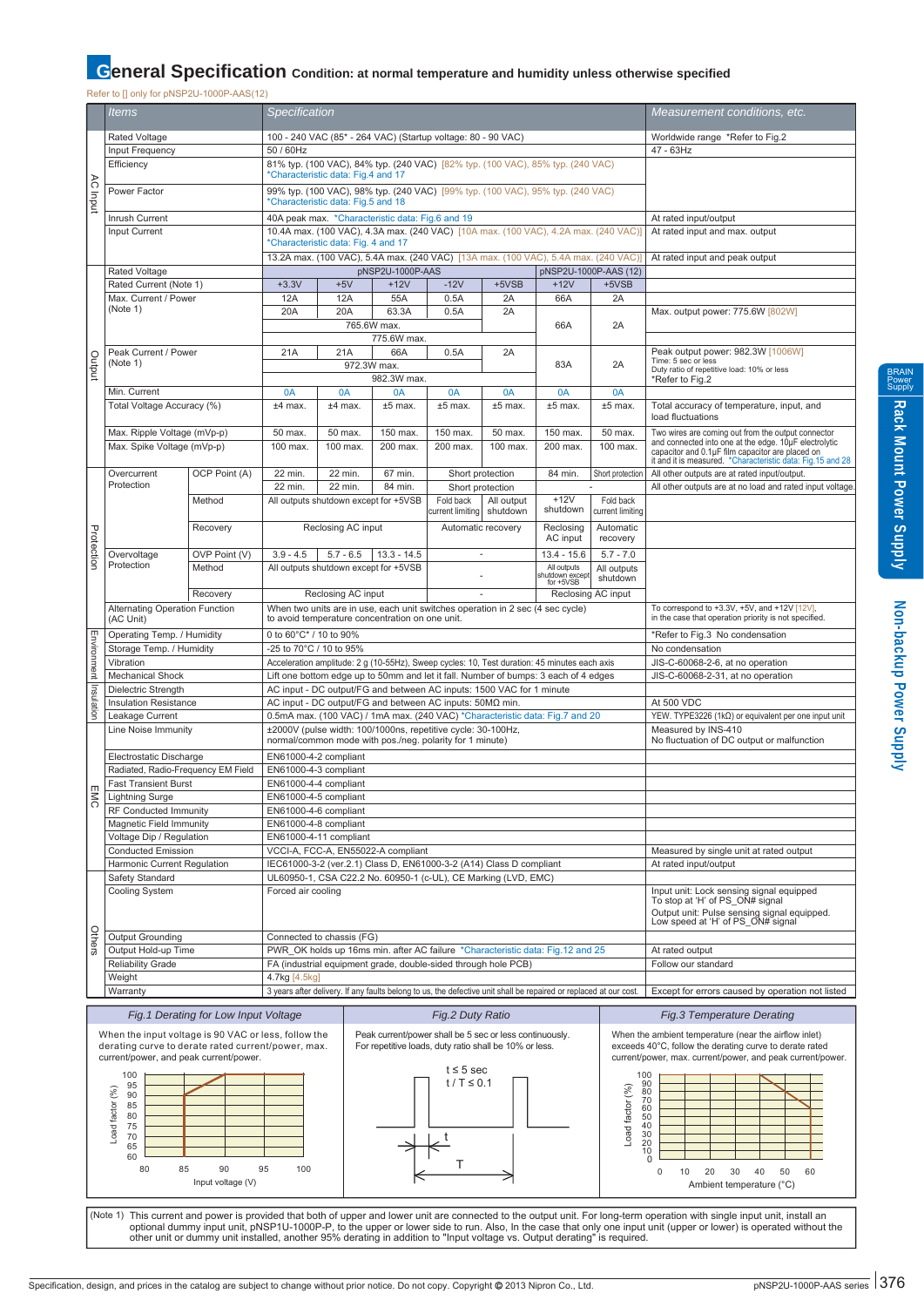## **Signal Input / Output Specification** condition: at normal temperature and humidity unless otherwise specified

Refer to [] only for pNSP2U-1000P-AAS(12)

|                       | <i>Items</i>                                                                    | <i>Specification</i>                                         |                                                                                                                                                                                                                                                                                                                                                                               |                                                                                                                                                                                                       |                                    | <b>Note</b>                                                                                                                  |  |
|-----------------------|---------------------------------------------------------------------------------|--------------------------------------------------------------|-------------------------------------------------------------------------------------------------------------------------------------------------------------------------------------------------------------------------------------------------------------------------------------------------------------------------------------------------------------------------------|-------------------------------------------------------------------------------------------------------------------------------------------------------------------------------------------------------|------------------------------------|------------------------------------------------------------------------------------------------------------------------------|--|
|                       | Output ON / OFF Control Signal<br>$(PS_ON#)$                                    |                                                              | +3.3V, +5V +12V, and -12V [12V] outputs shutdown with 'H' or 'OPEN' input.                                                                                                                                                                                                                                                                                                    |                                                                                                                                                                                                       |                                    | Signal input between the pin 16 of MAIN connector<br>[the pin 3 of SIG2 connector] and COM pin                               |  |
| Input Signal          | +3.3V SENSE [N/A]                                                               |                                                              | The input terminal to detect the voltage of +3.3V output; by connecting to the load<br>terminal, only the line drop of the + side of the output cable is compensated.                                                                                                                                                                                                         | The pin 1 of MAIN connector, the pin 8 of SIG connector<br>(the pin 8 of SIG connector is given priority if both are connected.)                                                                      |                                    |                                                                                                                              |  |
|                       | Operation priority signal 1<br>(PRIORITY 1)                                     |                                                              | Upon receipt of 'L', the upper unit starts to provide power to +3.3V, +5V, and +12V [+12V].<br>(If the upper unit is disconnected, failed, or blackout occurs, the lower unit starts to provide power<br>regardless of this signal. Also, when both of PRIORITY_1 and PRIORITY_2 go 'L', the lower unit<br>provides power. (PRIORITY 2 signal has the priority.))             | The pin 13 of SIG1 connector                                                                                                                                                                          |                                    |                                                                                                                              |  |
|                       | Operation priority signal 2<br>(PRIORITY 2)                                     |                                                              | Upon receipt of 'L', the lower unit starts to provide power to $+3.3V$ , $+5V$ , and $+12V$ [ $+12V$ ].<br>(If the lower unit is disconnected, failed, or blackout occurs, the upper unit starts to provide power<br>regardless of this signal. Also, when both of PRIORITY_1 and PRIORITY_2 go 'L', the lower unit<br>provides power. (PRIORITY 2 signal has the priority.)) | The pin 12 of SIG1 connector                                                                                                                                                                          |                                    |                                                                                                                              |  |
|                       | Normal Output Signal (PWR OK)                                                   |                                                              |                                                                                                                                                                                                                                                                                                                                                                               | 'H' signal is delivered when the +5V $[+12 \vee]$ output is normal (detection delay time: 200 - 500ms).                                                                                               |                                    | The pin 8 of MAIN connector The pin 4 of SIG2 connector)                                                                     |  |
| Output Signa          | Input fail detection signal 1<br>$(Vin FAIL_1)$                                 |                                                              | This signal goes 'OPEN' when the upper unit has no AC input.<br>(detection voltage: 75 VAC typ., detection delay time: 20 - 40ms after AC input failure)                                                                                                                                                                                                                      |                                                                                                                                                                                                       |                                    | The pin 4 of SIG1 connector                                                                                                  |  |
|                       | Input fail detection signal 2<br>(Vin FAIL_2)                                   |                                                              | This signal goes 'OPEN' when the lower unit has no AC input.<br>(detection voltage: 75 VAC typ., detection delay time: 20 - 40ms after AC input failure)                                                                                                                                                                                                                      |                                                                                                                                                                                                       |                                    | The pin 3 of SIG1 connector                                                                                                  |  |
|                       | Fan signal<br>(FAN ALARM_1): Upper Input unit<br>(FAN ALARM_2):Lower Input unit |                                                              | This signal goes 'OPEN' when Fan keeps locked.<br>However, it is undefined when PS ON# signal is 'OPEN'.                                                                                                                                                                                                                                                                      |                                                                                                                                                                                                       |                                    | FAN ALARM 1: The pin 10 of SIG1 connector<br>FAN ALARM 2: The pin 9 of SIG1 connector                                        |  |
|                       | (FAN M_S): Output unit                                                          |                                                              | Two cycle pulses per one rotation of the fan motor are delivered.                                                                                                                                                                                                                                                                                                             |                                                                                                                                                                                                       |                                    | The pin 11 of SIG1 connector                                                                                                 |  |
|                       | Input unit failure signal 1<br>(UNIT FAIL_1)                                    |                                                              | 'OPEN' is delivered when the upper unit is not connected, failed, blackout, or Input unit's fan is<br>locked, or PRIORITY 2 signal goes 'L.' However, when PS ON# signal goes 'OPEN', 'L' is<br>delivered. Also, when total power of +3.3V, +5V, +12V1, +12V2, and +12V3 [+12V] is 20W or<br>less this signal goes undefined. (Detection delay time is 2 to 10 sec)           | The pin 14 of SIG1 connector                                                                                                                                                                          |                                    |                                                                                                                              |  |
|                       | Input unit failure signal_2<br>(UNIT FAIL 2)                                    |                                                              | 'OPEN' is delivered when the lower unit is not connected, failed, blackout, or Input unit's fan is<br>locked, or PRIORITY 1 signal goes 'L.' However, when PS ON# signal goes 'OPEN', 'L' is<br>delivered. Also, when total power of +3.3V, +5V, +12V1, +12V2, and +12V3 [+12V] is 20W or<br>less this signal goes undefined. (Detection delay time is 2 to 10 sec)           | The pin 15 of SIG1 connector                                                                                                                                                                          |                                    |                                                                                                                              |  |
|                       | Input connection signal 1<br>$(UNIT IN_1)$                                      |                                                              | 5±1V voltage is delivered when the upper unit is connected.                                                                                                                                                                                                                                                                                                                   |                                                                                                                                                                                                       |                                    | The pin 8 of SIG1 connector                                                                                                  |  |
|                       | Input connection signal 2<br>(UNIT IN 2)                                        |                                                              | 5±1V voltage is delivered when the lower unit is connected.                                                                                                                                                                                                                                                                                                                   |                                                                                                                                                                                                       |                                    | The pin 7 of SIG1 connector                                                                                                  |  |
|                       | Input unit failure LED<br>(UNIT FAIL LED 1)                                     |                                                              | However, it may turn in red instantly (approx. 5ms) right after PS ON# goes 'H'.                                                                                                                                                                                                                                                                                              | LED turns in red when Input unit failure signal 1 or Input fail detection signal 1 goes 'H' and when<br>the fan of the upper unit is locked at PS ON# signal 'L.' Other than that, it turns in green. |                                    |                                                                                                                              |  |
|                       | Input unit failure LED<br>(UNIT FAIL LED 2)                                     |                                                              | However, it may turn in red instantly (approx. 5ms) right after PS ON# goes 'H'.                                                                                                                                                                                                                                                                                              | LED turns in red when Input unit failure signal 2 or Input fail detection signal 2 goes 'H' and when<br>the fan of the lower unit is locked at PS_ON# signal 'L.' Other than that, it turns in green. |                                    |                                                                                                                              |  |
|                       |                                                                                 |                                                              | <b>Signal Circuit</b>                                                                                                                                                                                                                                                                                                                                                         |                                                                                                                                                                                                       |                                    |                                                                                                                              |  |
|                       |                                                                                 | (PS ON#)                                                     |                                                                                                                                                                                                                                                                                                                                                                               | $(PRIORITY_1,2)$                                                                                                                                                                                      |                                    |                                                                                                                              |  |
| Input Signa           | Power supply side +5VSB<br>6.8k $\Omega \leq$                                   | Signal input terminal                                        | Power supply side $+5\text{/SB}$                                                                                                                                                                                                                                                                                                                                              |                                                                                                                                                                                                       |                                    | 6.8k $\Omega \leq$<br>Signal input terminal                                                                                  |  |
| Circuit               | $6.8k\Omega$                                                                    | $\Rightarrow$ 1mA max.<br>5.5V max.                          | (PRIORITY_1)20kΩ<br>(PRIORITY 2)10kΩ                                                                                                                                                                                                                                                                                                                                          |                                                                                                                                                                                                       | $\Rightarrow$ 1mA max.<br>18V max. |                                                                                                                              |  |
|                       | $(PWR$ <sub>_OK</sub> $)$                                                       |                                                              |                                                                                                                                                                                                                                                                                                                                                                               | (Vin FAIL 1,2), (FAN ALARM 1,2),<br>(FAN M S), (UNIT FAIL 1,2)                                                                                                                                        |                                    | $(UNIT$ IN)                                                                                                                  |  |
|                       |                                                                                 |                                                              |                                                                                                                                                                                                                                                                                                                                                                               |                                                                                                                                                                                                       |                                    |                                                                                                                              |  |
| Output Signal Circuit | +5V<br>Power supply side<br>$1k\Omega$                                          | Signal output terminal<br>$\Leftarrow$ 3mA max.<br>5.5V max. | Power supply side                                                                                                                                                                                                                                                                                                                                                             | Signal output terminal<br>$\leq$ 3mA max.<br>18V max.                                                                                                                                                 |                                    | 20V typ<br>Input unit<br>(inter locked with +5VSB)<br>15k $\Omega \leq$<br>Output unit<br>Output voltage<br>ξ5.1kΩ<br>5V typ |  |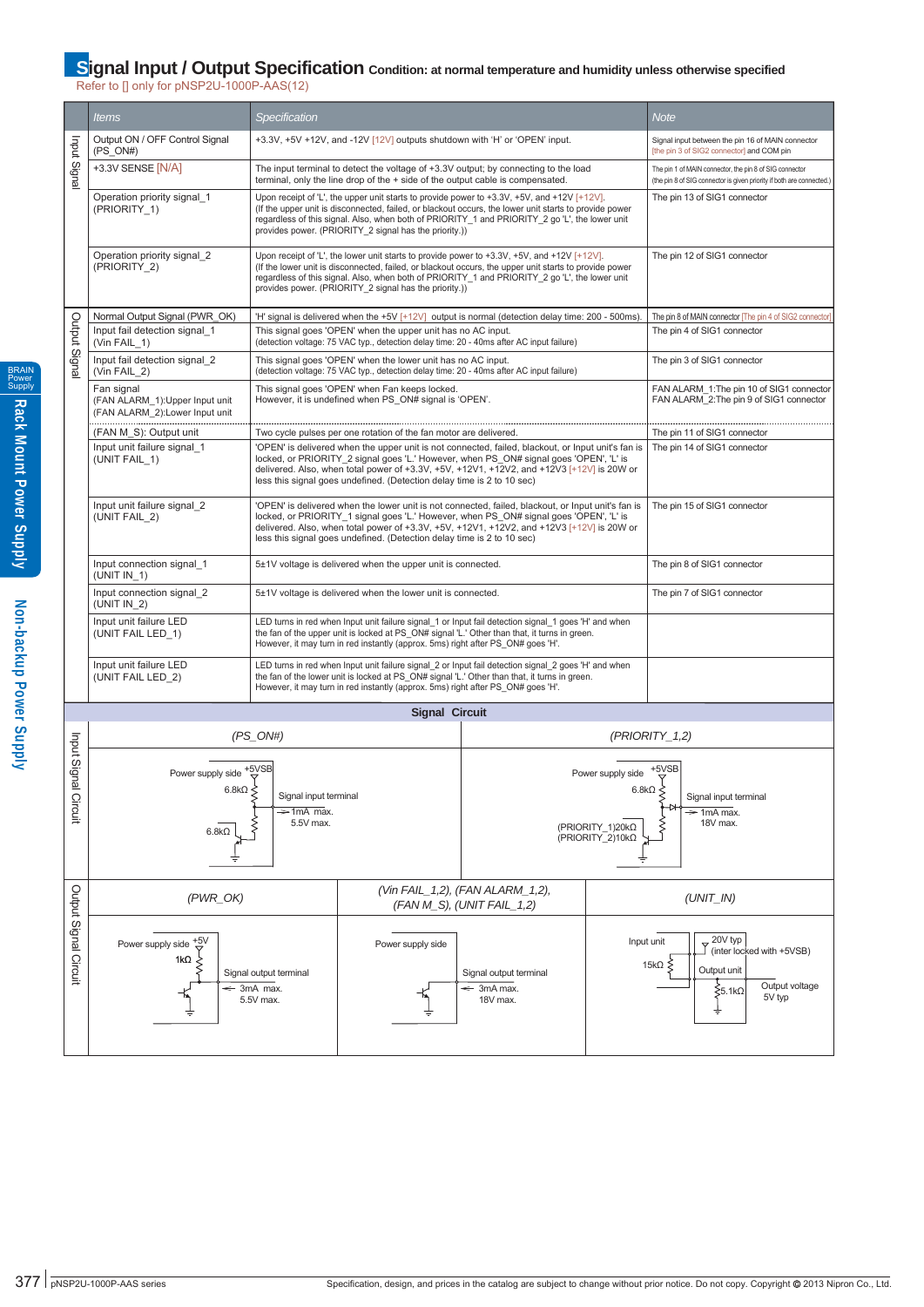#### **Sequence Diagram** (operated by single input unit)



# **Block Diagram**

#### pNSP2U-1000P-AAS



BRAIN Power Supply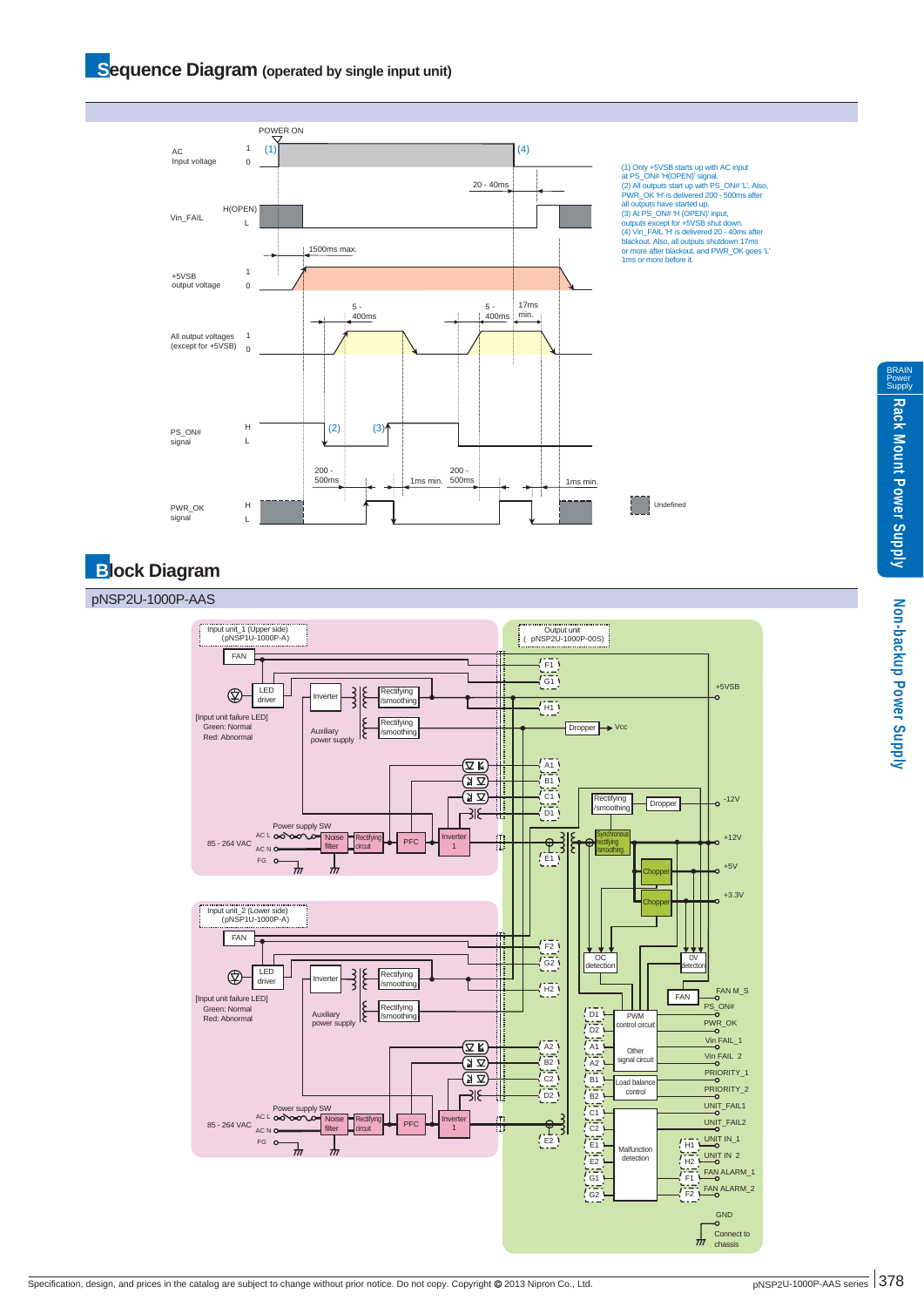

# **Optional Components** Sold Separately

# Non-backup Power Supply **Non-backup Power Supply**

BRAIN Power Supply

**Rack Mount Power Supply**

| pNSP2U-1000P                     |                                                                                                                                 |                                                                                           |  |  |  |  |  |  |
|----------------------------------|---------------------------------------------------------------------------------------------------------------------------------|-------------------------------------------------------------------------------------------|--|--|--|--|--|--|
| <b>Detachable Output Harness</b> |                                                                                                                                 |                                                                                           |  |  |  |  |  |  |
| Model                            | Length and Type of Connector                                                                                                    | <b>Output Port Allocation</b>                                                             |  |  |  |  |  |  |
| <b>MAIN</b><br>Main power cable  |                                                                                                                                 | pNSP2U-1000P-AAS                                                                          |  |  |  |  |  |  |
| WH-M2024-500                     | MAIN<br>퉡<br>mann<br><b>REPAIR</b><br>$500 + 15$<br>20-pin                                                                      | $\bullet$<br>۰<br>۰                                                                       |  |  |  |  |  |  |
| WH-M2424-500                     | MAIN<br>n digma<br>Tanggalang<br>$M$ in the line $M$<br>$500 + 15$<br>릑<br>24-pin<br>Ë                                          | ⊺⊙<br>ត                                                                                   |  |  |  |  |  |  |
| 12V<br>12V power cable           |                                                                                                                                 |                                                                                           |  |  |  |  |  |  |
| WH-V0808-500                     | $500 + 15$<br> 2V <br>惲<br>53<br>12V 8-pin                                                                                      | <b>HD 12V 12V 12V</b><br>0                                                                |  |  |  |  |  |  |
| WH-V0408-500                     | 12V<br>$500 + 15$<br>图 12V 4-pin<br>E.                                                                                          |                                                                                           |  |  |  |  |  |  |
| WH-VG208-500                     | E.<br>■ 12V 4-pin<br>$\approx$<br>$500 + 15$<br>霍<br>PCI-E 6-pin<br>∈                                                           | <b>MAIN</b>                                                                               |  |  |  |  |  |  |
| WH-VV208-500-02                  | 唱<br>12V 8-pin<br>51<br>$\overline{2V}$<br>$500 + 10$<br>啫<br>53<br>12V 8-pin                                                   | Acceptable cable(s)                                                                       |  |  |  |  |  |  |
| WH-VG208-500-02                  | 唱<br>53<br>12V 8-pin<br>12V<br>$500 + 10$<br>E E<br>PCI-E 6-pin<br>卓                                                            | <b>MAIN</b><br>12V<br>HD<br>SIG <sub>1</sub><br>1 model<br>3 models<br>1 model<br>1 model |  |  |  |  |  |  |
| WH-G0808-500                     | ÷<br>$\approx$<br>$500 + 10$<br>PCI-E 6+2-pin                                                                                   |                                                                                           |  |  |  |  |  |  |
| WH-GG208-500                     | E<br>PCI-E 6-pin<br>嘻<br>12V<br>$500 \pm 10$<br>PCI-E 6+2-pin                                                                   | pNSP2U-1000P-AAS(12V)<br>œ<br>$\bullet$<br>$\bullet$                                      |  |  |  |  |  |  |
| HD<br>HD power cable             |                                                                                                                                 | $\bullet$                                                                                 |  |  |  |  |  |  |
| WH-PP610-850                     | f۳<br>≻∏ः<br>$\rightarrow \Box$<br>腘<br>ç<br>550±15<br>$\frac{150 \pm 15}{1}$<br>,150±15,<br>peripheral (HD)<br>>⊡<br>≦         | 0<br>බ                                                                                    |  |  |  |  |  |  |
| WH-PS610-850                     | ħ<br>⊊<br>150±15<br>550±15<br>$150 \pm 15$<br>⊟FD<br>>⊑                                                                         | <b>HD</b> <sup>12V</sup> <sub>12V</sub> <sub>12V</sub><br>0                               |  |  |  |  |  |  |
| WH-PS710-850                     | ۴۵<br>C<br>$550+15$<br>$150+15$<br>$\frac{150 \pm 15}{1}$<br>$\mathbf{L}$ S-ATA<br>٦<br>850±15                                  | $\Box$ SIG2<br>*Only +12V output is available.<br>(+3.3V and +5V are not outputting.)     |  |  |  |  |  |  |
| SIG <sub>1</sub><br>SIG cable    | ≻⊑                                                                                                                              | Acceptable cable(s)<br>12V<br>HD<br>SIG1                                                  |  |  |  |  |  |  |
| WH-S1616-500                     | $500+15$<br>₿<br>E,<br>SIG-4                                                                                                    | 3 models<br>1 model<br>1 model                                                            |  |  |  |  |  |  |
| <b>MAIN</b><br>Harness set       | 12V<br>HD                                                                                                                       |                                                                                           |  |  |  |  |  |  |
| <b>WHS2828</b>                   | [contents] / WH-M2024-500 (1) / WH-M2424-500 (1) / WH-V0808-500 (1) / WH-VG208-500 (1)<br>/ WH-PP610-850 (1) / WH-PS610-850 (2) |                                                                                           |  |  |  |  |  |  |

15 16

3mA - UNIT FAIL\_2 N.C.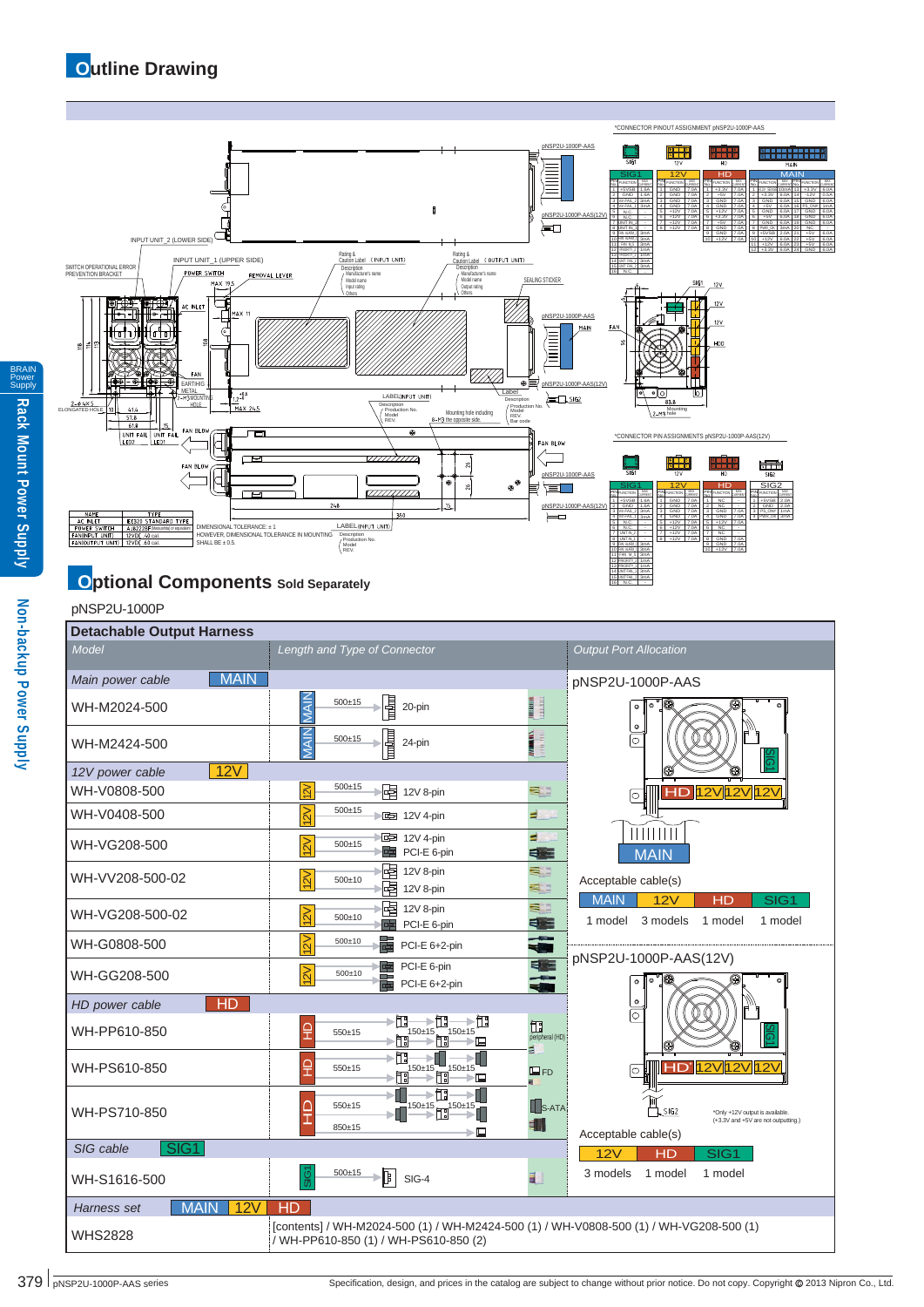# **Optional Components** Sold Separately

| <b>Module</b>   |                |                          |                                                                                                                                                                                        |                |                |
|-----------------|----------------|--------------------------|----------------------------------------------------------------------------------------------------------------------------------------------------------------------------------------|----------------|----------------|
| Picture         | Model          | Type                     | <b>Description</b>                                                                                                                                                                     | <b>Stock</b>   | Standard Price |
| ME              | pNSP1U-1000P-A | Primary AC<br>Input Unit | pNSP2U-1000P-AAS is equipped with two units as standard.                                                                                                                               | Standard stock | ¥31.000        |
| <b>HAMILITI</b> | pNSP1U-1000P-P | Dummy<br>Input Unit      | In the long term operation with only one Input unit,<br>pNSP1U-1000P-A, install the dummy Input unit to the other<br>side where pNSP1U-1000P-A is not connected (upper or lower side). | Standard stock | ¥4.500         |

| <b>Cable</b> |        |               |                      |
|--------------|--------|---------------|----------------------|
| Picture      | Model  | Type          | Description          |
|              | WH6167 | AC power cord | 125 VAC 15A<br>[PSE] |

| <b>Parts / Unit</b> |         |                                  |                                                               |  |  |  |
|---------------------|---------|----------------------------------|---------------------------------------------------------------|--|--|--|
| Picture             | Model   | Type                             | <b>Description</b>                                            |  |  |  |
|                     | ACC6169 | AC power cord<br>retention clamp | It can be connected to the primary side unit: pNSP1U-1000P-A. |  |  |  |

| <b>Other Optional Components</b> |                                          |           |                                                |  |  |  |
|----------------------------------|------------------------------------------|-----------|------------------------------------------------|--|--|--|
| Model                            | Description                              | Model     | <b>Description</b>                             |  |  |  |
| ACC2637                          | Automatic startup unit                   | WH5105    | 12V 4-pin connector conversion harness (80mm)  |  |  |  |
| WH2820                           | 20-pin extension harness (600mm)         | WH5105-02 | 12V 4-pin connector conversion harness (320mm) |  |  |  |
| <b>WH2747</b>                    | 20-pin extension harness (450mm)         | WH5055    | AT connector conversion harness                |  |  |  |
| WH2892-02                        | 20-pin extension harness (200mm)         | ACC5046   | Harness with PS ON switch                      |  |  |  |
| WH2812                           | PCI-E 6-pin connector conversion harness | ACC5077   | PS ON terminal short connector                 |  |  |  |
|                                  |                                          | WH5073    | PS ON terminal short 20-pin harness            |  |  |  |

## **Input Structure**



**Non-backup Power Supply**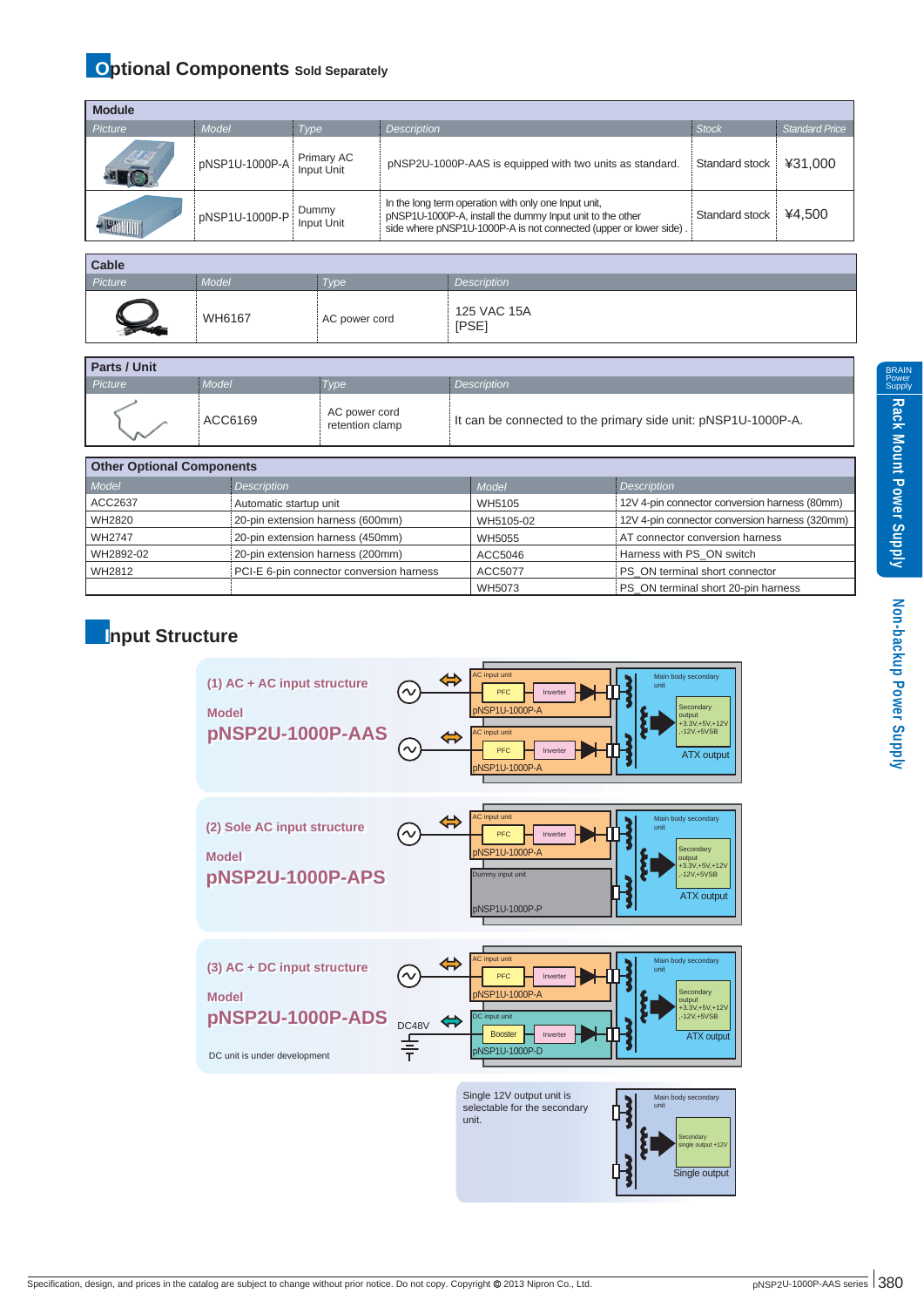## **Characteristics Data pNSP2U-1000P-AAS (Examples of actual measurement)**











Input: 100 / 200 / 240 VAC Load: Rated and min. load Measurement conditions: IEC60950 compliant

|                | Rated load | Min. load |
|----------------|------------|-----------|
| <b>100 VAC</b> | 0.21mA     | 0.21mA    |
| <b>200 VAC</b> | 0.44mA     | 0.60mA    |
| <b>240 VAC</b> | 0.52mA     | 0.54mA    |







BRAIN Power **Supply**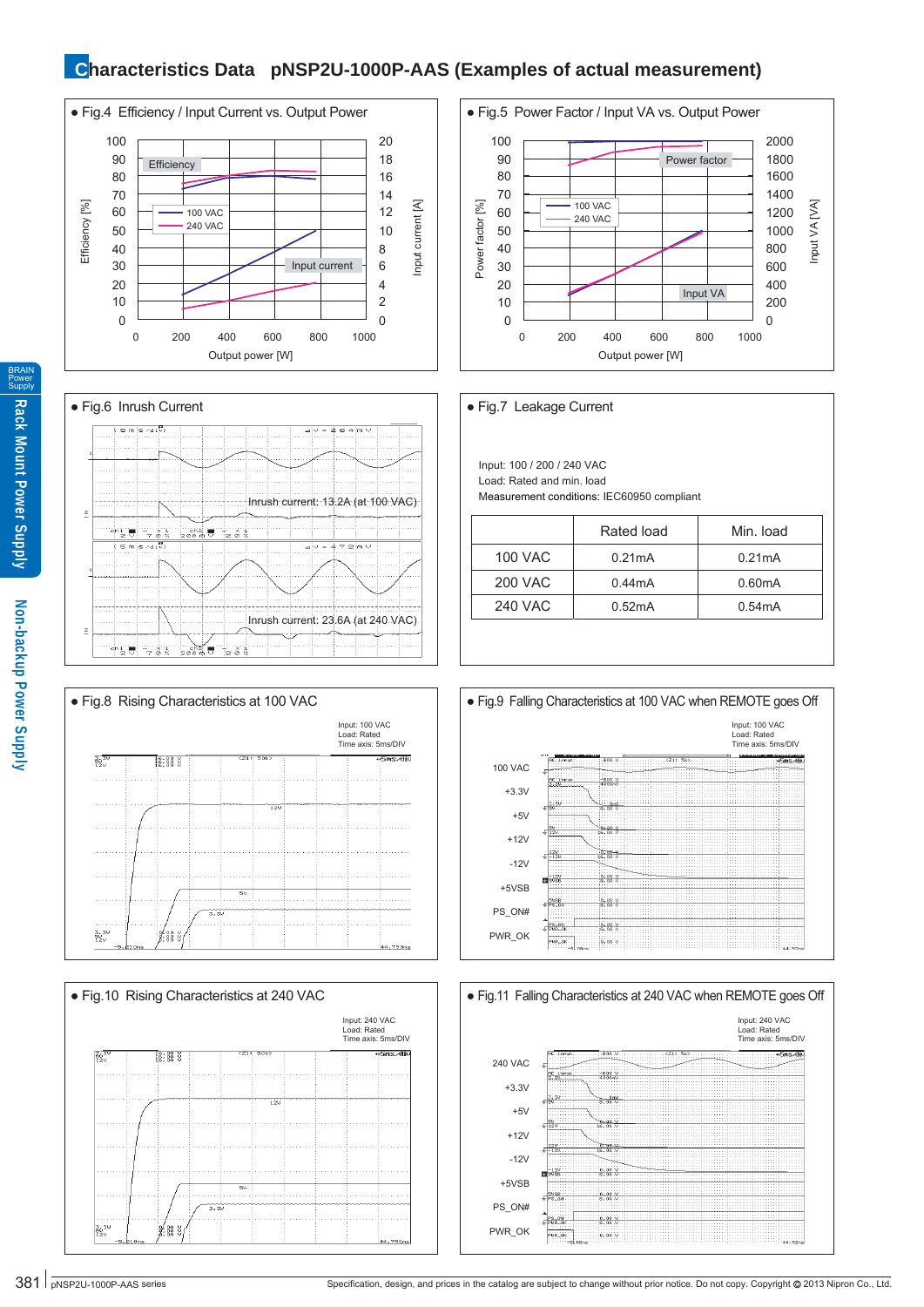## **Characteristics Data pNSP2U-1000P-AAS (Examples of actual measurement)**



| • Fig. 14 Output Voltage Regulation |         |                |                |               |                |           |  |                |  |                |
|-------------------------------------|---------|----------------|----------------|---------------|----------------|-----------|--|----------------|--|----------------|
|                                     |         |                |                | <b>Output</b> |                | Min. load |  | Rated load     |  | Peak load      |
|                                     |         |                |                |               | +12V output    | 0A        |  | 55A            |  | 66A            |
|                                     |         |                |                |               | +5V output     | 0A        |  | 12A            |  | 21A            |
|                                     |         |                |                |               | +3.3V output   | 0A        |  | 12A            |  | 21A            |
| AC input voltage                    | 85 VAC  | <b>100 VAC</b> | <b>132 VAC</b> |               | <b>176 VAC</b> |           |  | <b>240 VAC</b> |  | <b>264 VAC</b> |
| +12V output (min. load)             | 12.245V | 12.242V        | 12.241V        |               | 12.230V        |           |  | 12.228V        |  | 12.229V        |
| +12V output (rated load)            | 12.024V | 12.024V        | 12.021V        |               | 12.017V        |           |  | 12.017V        |  | 12.016V        |
| +12V output (peak load)             | 11.965V | 11.972V        | 11.975V        |               | 11.973V        |           |  | 11.962V        |  | 11.946V        |
| +5V output (min. load)              | 5.160V  | 5.160V         | 5.160V         |               |                | 5.159V    |  | 5.159V         |  | 5.159V         |
| +5V output (rated load)             | 4.931V  | 4.930V         | 4.930V         |               |                | 4.928V    |  | 4.927V         |  | 4.927V         |
| +5V output (peak load)              | 4.895V  | 4.898V         | 4.899V         |               |                | 4.899V    |  | 4.900V         |  | 4.899V         |
| +3.3V output (min. load)            | 3.423V  | 3.424V         | 3.424V         |               |                | 3.421V    |  | 3.422V         |  | 3.422V         |
| +3.3V output (rated load)           | 3.260V  | 3.259V         | 3.259V         |               |                | 3.255V    |  | 3.254V         |  | 3.254V         |
| +3.3V output (peak load)            | 3.180V  | 3.180V         | 3.182V         |               |                | 3.183V    |  | 3.181V         |  | 3.183V         |







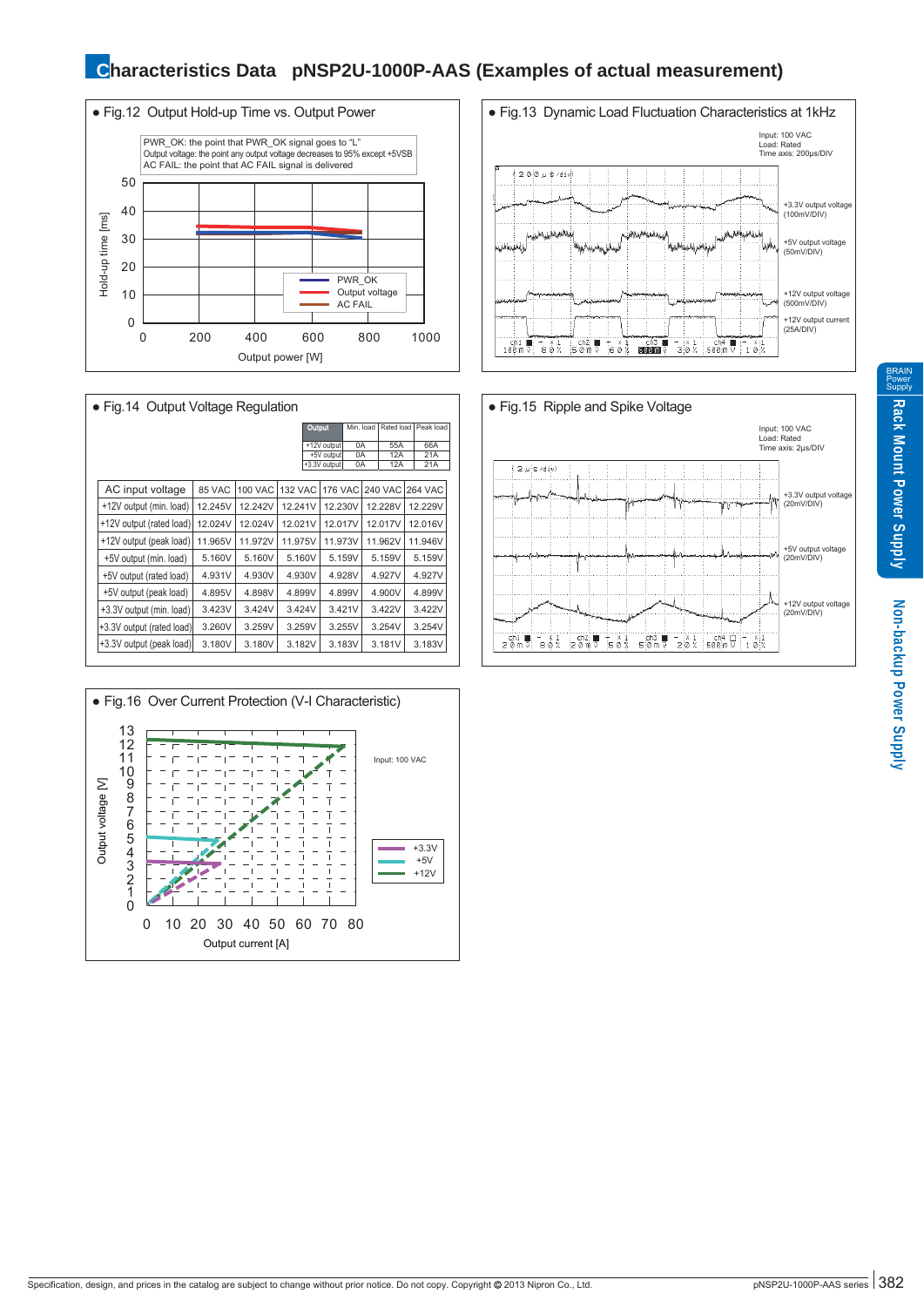# **Characteristics Data pNSP2U-1000P-AAS(12) (Examples of actual measurement)**











Input: 100 / 200 / 240 VAC Load: Rated and min. load Measurement conditions: IEC60950 compliant

|                | Rated load | Min. load |
|----------------|------------|-----------|
| <b>100 VAC</b> | 0.20mA     | 0.21mA    |
| <b>200 VAC</b> | 0.43mA     | 0.45mA    |
| <b>240 VAC</b> | 0.51mA     | 0.51mA    |
|                |            |           |





BRAIN Power **Supply**